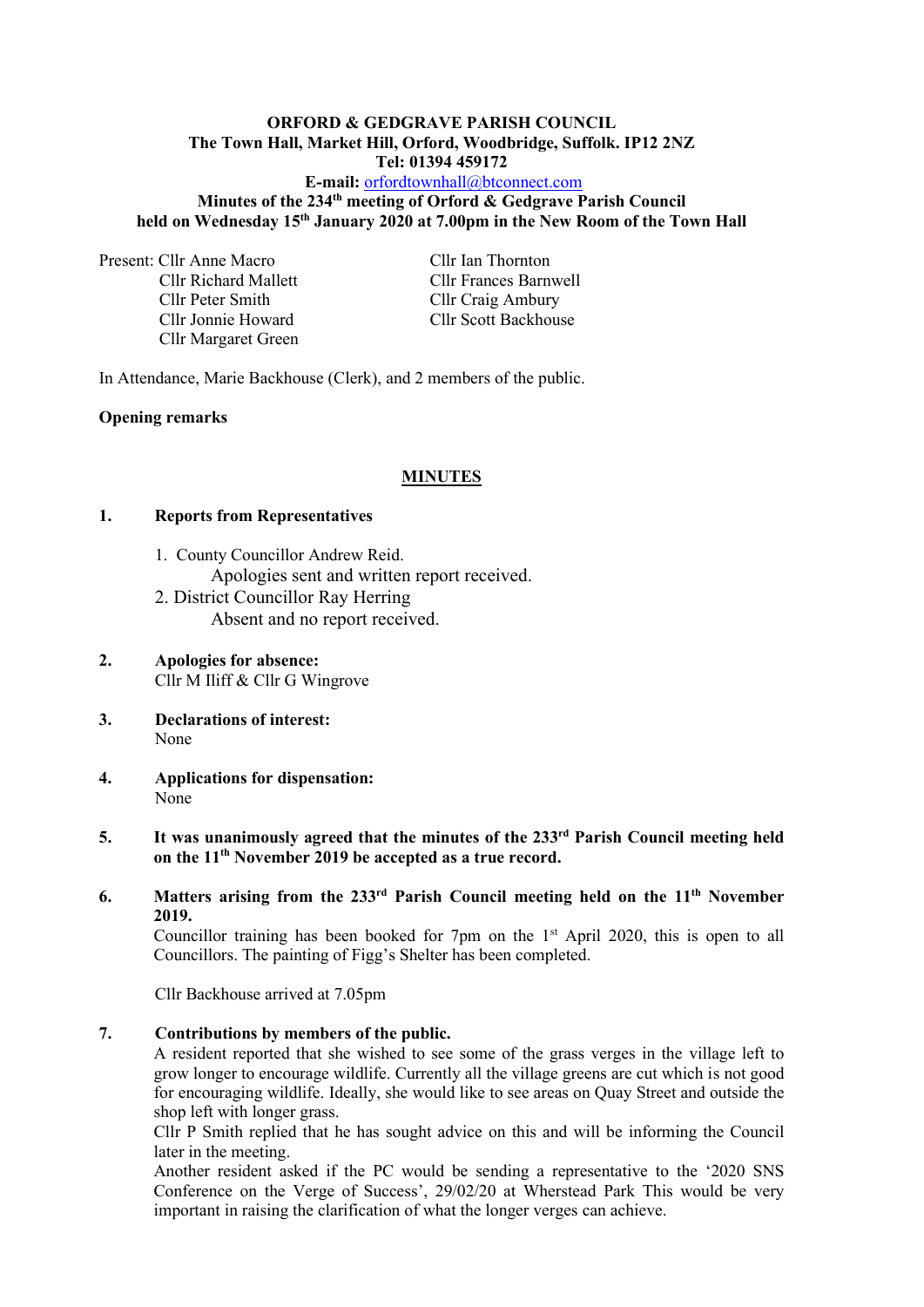Cllr Smith commented that there are several, around 106 verges that are supported and preserved in this area.

The resident commented that this is good for the wildlife and can save money, if the verges are left to grow longer.

Cllr Macro thanked the members of the public for their comments.

Members of the public left at 7.10pm

## **8. Finance**

8.1 The Council received, noted and approved the cheques and balances from 1<sup>st</sup> November – 31 st December 2019.

8.2 The Council all agreed to continue using the BACS payment scheme from Unity Trust Bank.

8.3 The Council received, noted and approved the Quarterly Accounts up to the end December 2019.

8.4 The Council all agreed to continue to use SALC as our internal auditor.

Cllr P Smith commented that he had met with the Treasurer to look at the finances as per the Internal Control document. Everything is in order and the Treasurer is in regular contact with him.

# **9. Planning**

None

**Other notifications:** None

# **10. Parish Council Business: -**

## **(1) Adoption of Financial Regulations, Publication Scheme and Financial Risk Assessment.**

All Councillors received an email with the Policies on. They noted these and all agreed to adopt the Policies mentioned above.

# **(2) Dates of this year's meetings.**

Cllr A Macro commented that there is a list of the dates included in the paperwork. These dates were agreed by all the Councillors.

### **(3) Grass Verges**

Cllr Smith said that he had been in contact with the Head of Natural Environment. They will offer support and advice concerning the longer grass verges. We would need to have a group of community volunteers called verge wardens; each area would have a white post to show it is a designated area. There are some identified problems with this, littering, dogs, car fumes etc.

Cllr Thornton suggested that we ask for a visit from the support group and see if we have suitable areas within the village.

Cllr Smith agreed that he would seek some advice before the next PC meeting. This was agreed by all the Councillors.

# **(4) AOEP**

.

Cllr Barnwell reported that there is to be a new group consisting of representatives from the PC's, ESC, and SCC. The first meeting of this group is the 30/01/20, at 6.30pm, this is a public meeting at Orford Town Hall.

The Councillors all agreed that Cllr Barnwell should continue to be the representative for the PC.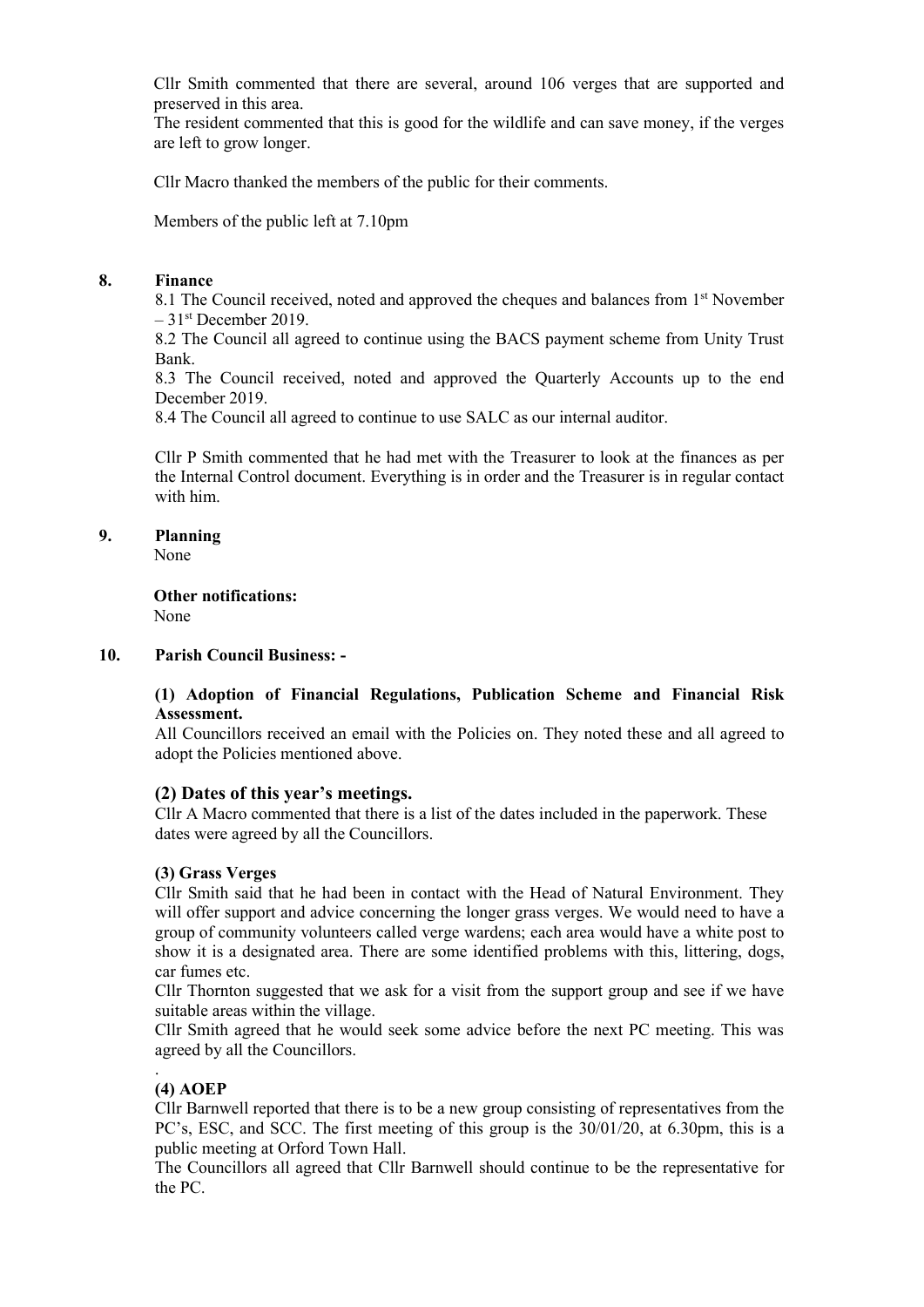Cllr Barnwell commented that it would be important for the new group (AOCP) to liaise with the IDB. The new group will vote for a Chair but yet, there is no mention of a Secretary. During the surge tide of 2013, water seeped through the river wall near to the Sailing Club, it is essential that this has a proper survey to see how it may be repaired, but this problem has not been addressed.

Cllr Macro thanked Cllr Barnwell for her continued work with this.

**Clerk to email our representatives name to A Andrews, also ask if there is a meeting ahead of the public meeting for the representatives to meet.**

#### **(5) Skateboard ramp.**

The Clerk reported that she had received some quotes for a skateboard ramp on the recreation ground. There are a variety of sizes and styles which range from £11,000 - £20,000.

Cllr Thornton said that this item may only be used by around 8 children.

Cllr Backhouse asked if the multisport court could be used for skateboarding, but Health and Safety would be an issue as they would want to build a ramp etc.

Cllr Thornton asked who owns the tennis courts?

Cllr Macro said that the ownership of the courts is still uncertain.

Cllr Howard suggested a youth club, which was considered some time ago; but the problem appears to be finding someone to take on the running of it.

It was agreed by all to ask some advice from Woodbridge Town Council re the skateboard park.

#### **(6) Maintenance - assets**

Cllr Smith reported that this was a result from the internal control statement that he is undertaking. A question asked if the assets were regularly maintained and checked.

Cllr Howard suggested that he would have a list of the assets and walk around to check that they are all there and that they are in a good condition.

**Clerk to pass an up to date asset list to Cllr Howard.**

### **(7) Village Diary**

Cllr Macro suggested that the village has a diary, this is to try and alleviate the problem of having two events on at the same time, e.g the Carol service on the village green and the service in the Church. The Kings Head have kindly offered to hold a village diary in the Craft shop.

Cllr Thornton commented that the Town Hall office should hold the diary, and a events diary should be placed on the website, with a copy of the calendar to be placed in the noticeboard. It was agreed to also place a note in the Village Voice stating the arrangements for the diary, and who may be contacted to add events to it.

#### **(8) VE Day, Suffolk Day and Village Feast.**

Cllr Macro asked the Councillors whether we should run a street party for the VE Day. After some discussion it was agreed that a tea party should be held in the Town Hall, and that the PC may ask the NOTT for a village events donation to help cover the cost.

## **Clerk to ask NOTT for a village events contribution and the use of the Town Hall on the 8 th May 2020.**

It was agreed to discuss all the events at the following meeting.

### **(9) Dragon's Teeth**

Cllr Macro said that there are several dragon's teeth on the Knoll near the Castle that need replacing, also there are some up at the Recreation Ground that need to be replaced. The Clerk reported that the Groundsman had mentioned that he was able to replace some, if we sourced the materials.

It was suggested that we may use old telegraph poles.

## **Clerk to find costs of round poles and telegraph poles, also talk to the Groundsman re completing the work.**